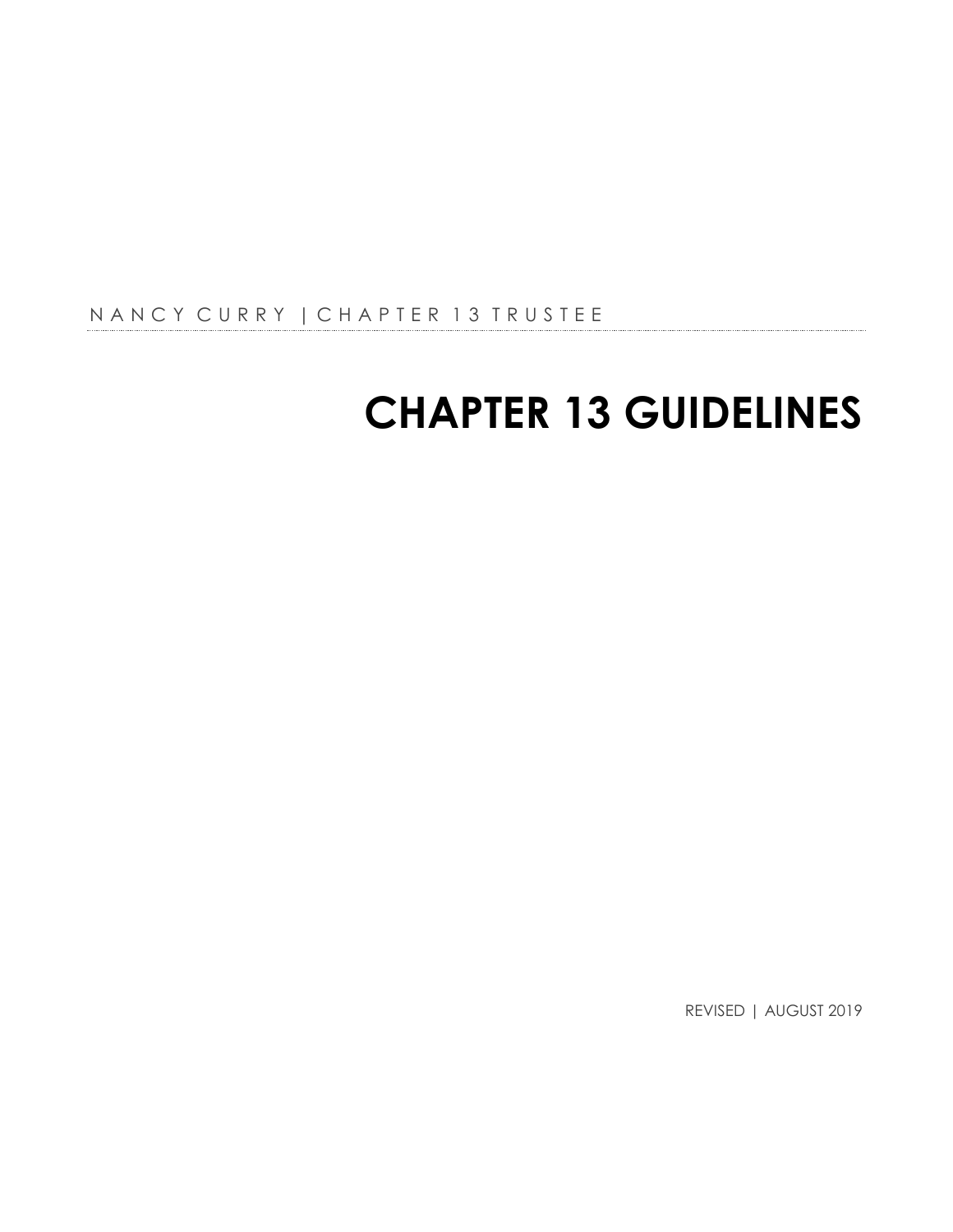# **TABLE OF CONTENTS**

| <b>Overview</b>                                                       | 1                |
|-----------------------------------------------------------------------|------------------|
| <b>Important Contact Information</b>                                  | $\overline{2}$   |
| <b>Your Bankruptcy Case</b>                                           | 3                |
| <b>Your Contact Information</b>                                       | $\overline{4}$   |
| Your Attorney/Debtors without an Attorney<br>$\overline{\phantom{a}}$ | $\overline{4}$   |
| <b>Status of Your Case</b><br>$\overline{\phantom{a}}$                | 5                |
| <b>Obtaining Copies of Case Documents</b>                             | 5                |
| <b>The Bankruptcy Process</b>                                         | $\boldsymbol{6}$ |
| <b>Meeting of Creditors</b><br>$\qquad \qquad -$                      | $\overline{6}$   |
| Meeting of Creditors Checklist<br>$\qquad \qquad -$                   | $7 - 8$          |
| <b>Bankruptcy Plan Payments</b>                                       | $9 - 10$         |
| <b>Bankruptcy Creditors</b><br>$\overline{\phantom{a}}$               | 11               |
| Notice of Intent to Pay Claims (NIPC)<br>$\qquad \qquad -$            | 11               |
| Sale of Refinance of Property/Incurring Debt                          | 12               |
| Trustee's Motion to Dismiss (TMD)                                     | 12               |
| <b>Taxes and Tax Returns</b>                                          | 12               |
| <b>Final Reports</b><br>-                                             | 13               |
| Discharge                                                             | 13               |
| <b>After Bankruptcy</b>                                               | 14               |
| <b>Establishing New Credit</b>                                        | 14               |
| One Final Word                                                        | 14               |
| <b>Frequently Asked Questions</b>                                     | $15 - 17$        |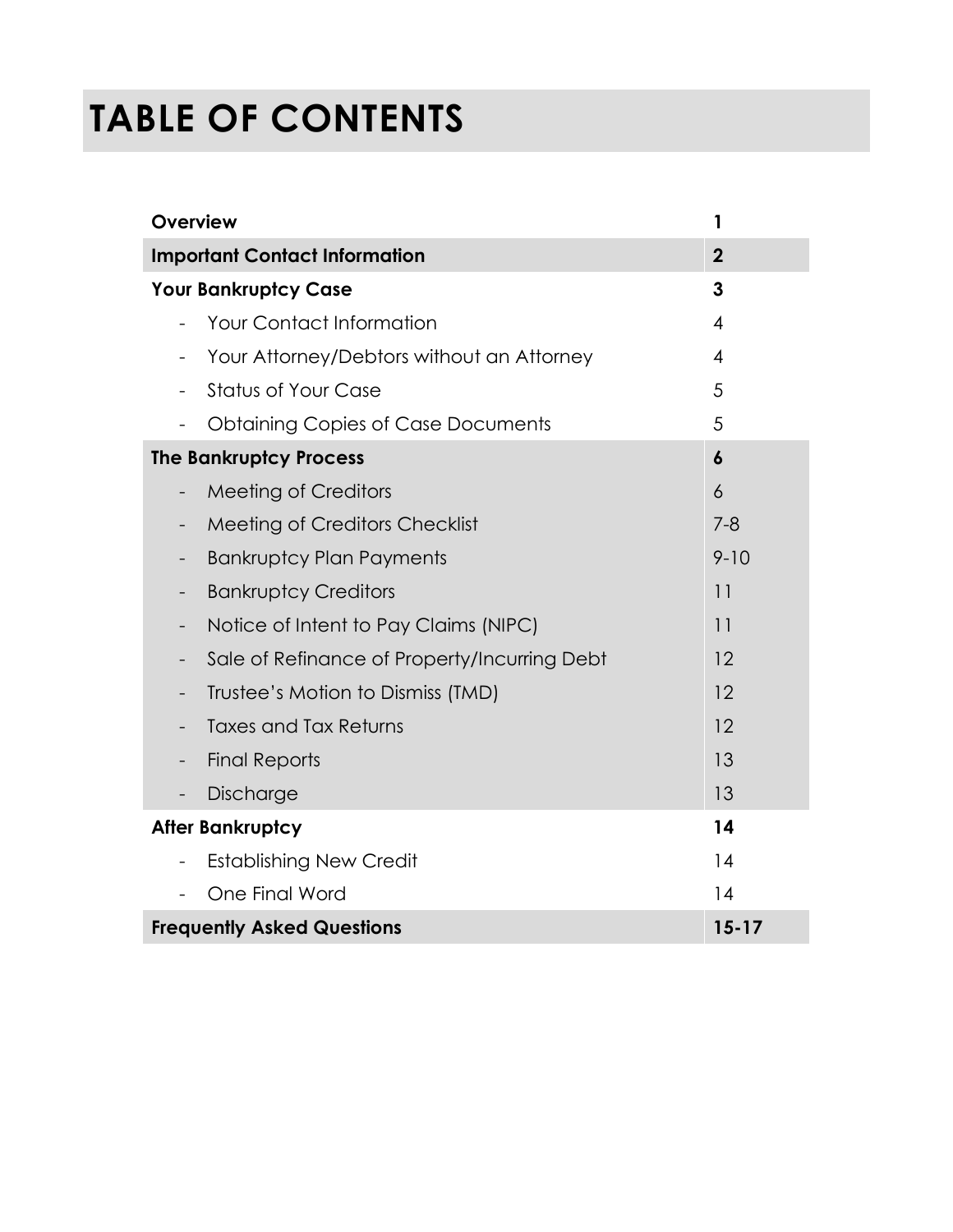## **OVERVIEW**

Bankruptcy proceedings are governed by Title 11 of the United States Code (USC), the Federal Rules of Bankruptcy Procedure (FRBP) and the Local Bankruptcy Rules (LBR) including LBR 3015-1 which governs Chapter 13 cases filed in the Central District of California.

These guidelines contain brief answers to some of the questions you may have about your Chapter 13 bankruptcy case, read them carefully. Please be advised that these guidelines are not a substitute for the advice of an attorney. **The Trustee or her staff cannot give you legal advice.**

### **WHAT IS CHAPTER 13**?

Chapter 13 is a method to obtain relief from your creditors while at the same time providing a means to pay back as much as you can. Individuals who file Chapter 13 are referred to as "debtors." Only an individual (or a married couple) with regular income who owes unsecured debt of less than \$383,175 and secured debt of less than \$1,149,525 may be a debtor in Chapter 13. 11 USC §109(e).

### **THE CHAPTER 13 STANDING TRUSTEE**

Nancy Curry is the Trustee assigned to your case. The Trustee represents the bankruptcy estate. **The Trustee is not your legal representative**. The Trustee administers the bankruptcy estate and also provides information about Chapter 13 cases to you, creditors, and the Court.

The Trustee charges a percentage fee and it may vary during the life of your case. If your case is dismissed or converted to another chapter before your plan is confirmed there is a set fee of \$100. If the case is dismissed or converted after confirmation, the fee is at minimum \$200. **11 USC § 503 (b) and LBR 3015-1**.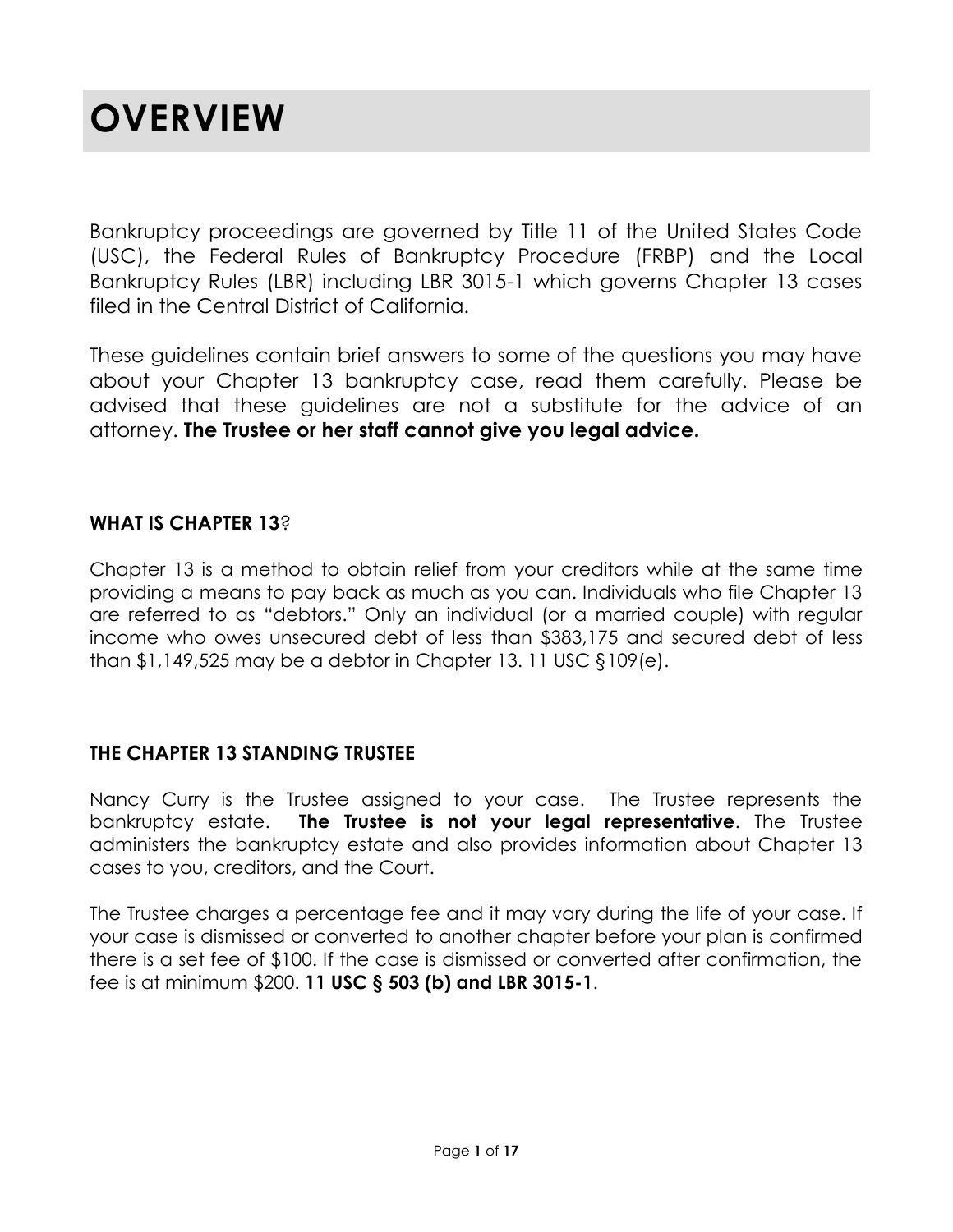# **IMPORTANT CONTACT INFORMATION**

Listed below is important contact information for the Trustee and other relevant resources related to your case. Please refer to this page when necessary.

### **TRUSTEE CONTACT INFORMATION**

**Your Chapter 13 Trustee is: Nancy K. Curry**

**Phone: (213) 689-3014 FAX: (213) 689-3055**

**Email: inquiries@trusteecurry.com**

**Trustee's informational website: http://curry.trustee13.com**

| <b>Payment Mailing Address:</b> | <b>Document Mailing address:</b> |
|---------------------------------|----------------------------------|
| <b>Nancy Curry</b>              | <b>Nancy Curry</b>               |
| <b>Chapter 13 Trustee</b>       | <b>Chapter 13 Trustee</b>        |
| <b>PO BOX 1403</b>              | 1000 Wilshire Blvd., STE 870     |
| Memphis, TN 38101               | Los Angeles, CA 90017            |

### **ONLINE BANKRUPTCY CASE MANAGEMENT**

To view all information about your case: **http://www.ndc.org**

To only view receipts and disbursements: **http://www.trustee13.com**

### **BANKRUPTCY COURT CONTACT INFORMATION**

The Local Bankruptcy Rules and certain Chapter 13 documents are available from the Clerk of the Bankruptcy Court and can be downloaded from the Court's website.

**Phone: (213) 894-1565 Website: www.cacb.uscourts.gov**

**Mailing Address:** Clerk of the Court 255 East Temple Street 9th Floor Los Angeles, CA 90012

**California State Bar Association www.calbar.ca.gov**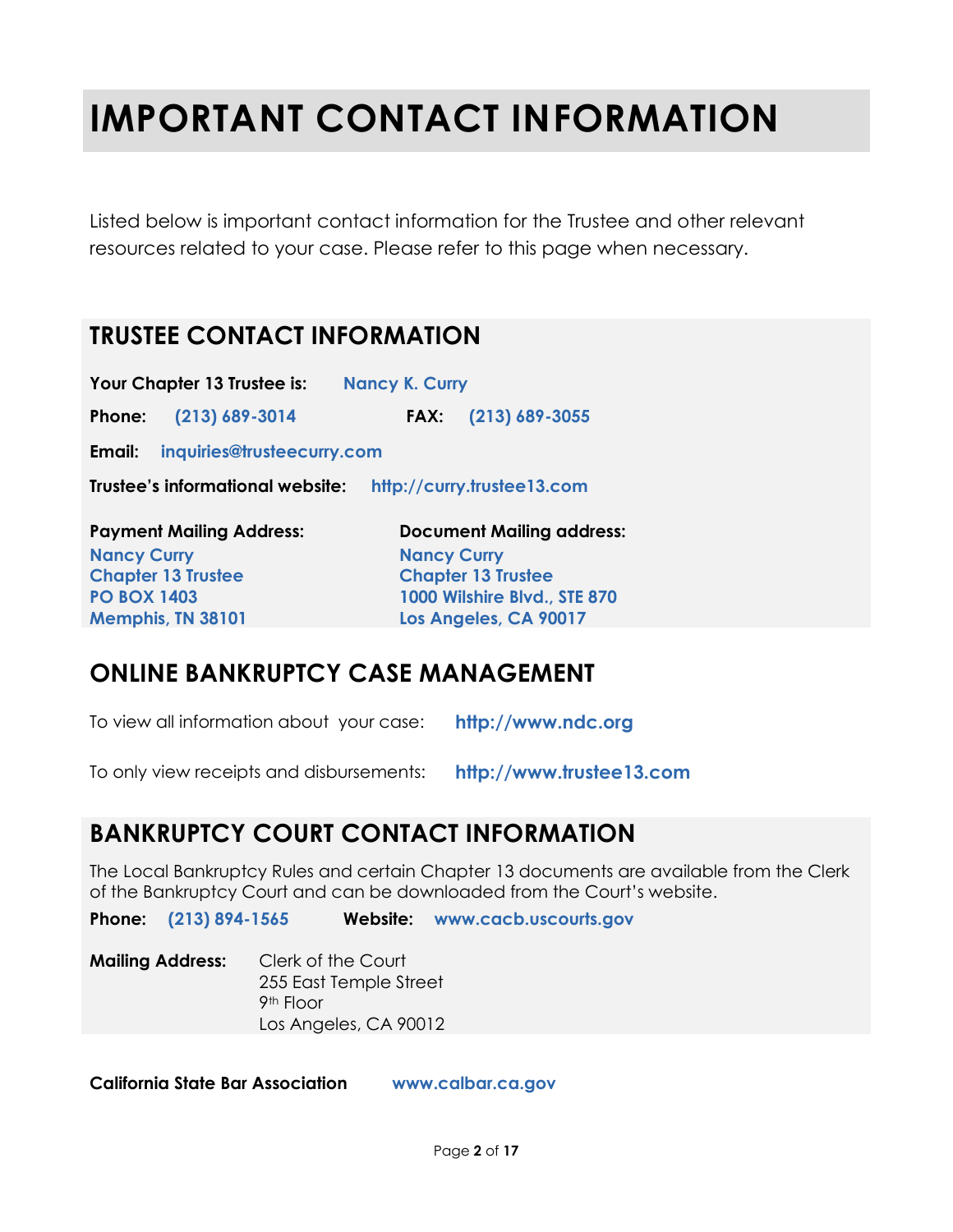# **YOUR BANKRUPTCY CASE**

When the case was filed, it was assigned a number. This number is very important. It identifies your case and you will need it every time you make a bankruptcy payment and/or need to contact the Trustee.

All documentation, plan payments, and tax refunds MUST have your Bankruptcy case number listed on them, regardless of how the documents/refunds are sent (fax, email, regular mail).

Use the following space to write down your Bankruptcy case number and retain this page for your records:

**My bankruptcy case number is (i.e. "2:12-bk-34567 WB"):**

| OTHER HELPFUL INFORMATION REGARDING YOUR CASE |
|-----------------------------------------------|
|-----------------------------------------------|

**My bankruptcy plan payment is \$ per month.**

**My plan payments are due on the of each month.**

**My attorney's name is:**

**My attorney's phone number is:**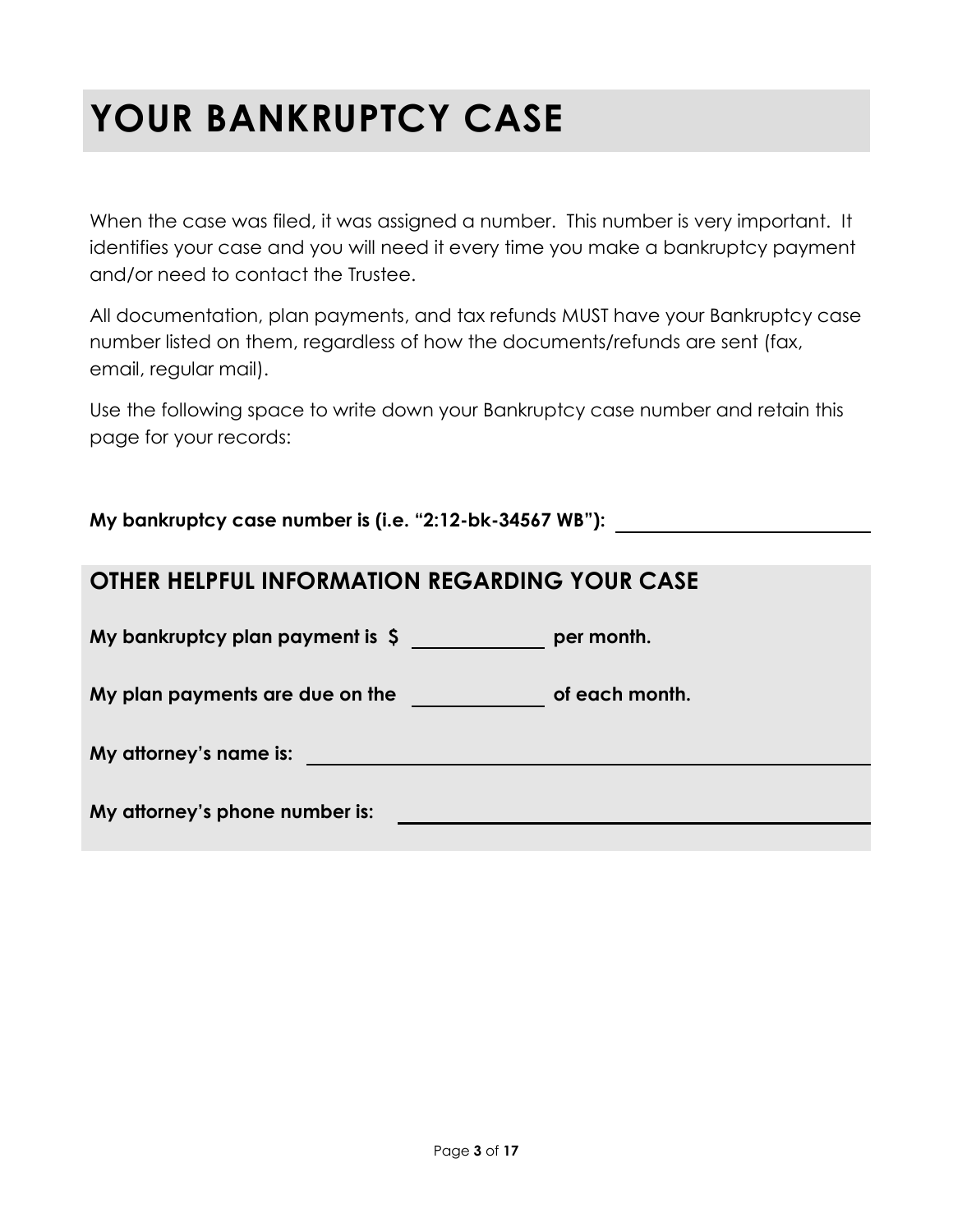## **YOUR CONTACT INFORMATION**

The Trustee must know your current contact information at all times, especially including your mailing address. The mailing address we have on file for you is known as your "address of record."

Please note that the Trustee is strictly limited to the information you provide on your Bankruptcy petition. Therefore, should you move or otherwise change your mailing address, you will need to notify the Trustee in writing via a written statement sent to our office or by filing a Notice of Change of Address with the Court.

### **YOUR ATTORNEY**

When your attorney agreed to represent you the attorney became obligated to appear and represent your interests throughout the life of your case. Your attorney remains your "attorney of record" for as long as your case is active or until the judge permits your attorney to withdraw from your case. LBR 3015-1.

In some cases the attorney may agree to be paid through the Chapter 13 plan. However, all fees charged by the attorney must be reviewed and approved by the court.

### **DEBTORS WITHOUT AN ATTORNEY (IN PRO PER)**

You may choose to proceed on your own without an attorney's assistance. You will then be fully responsible for properly completing and filing all documents and motions.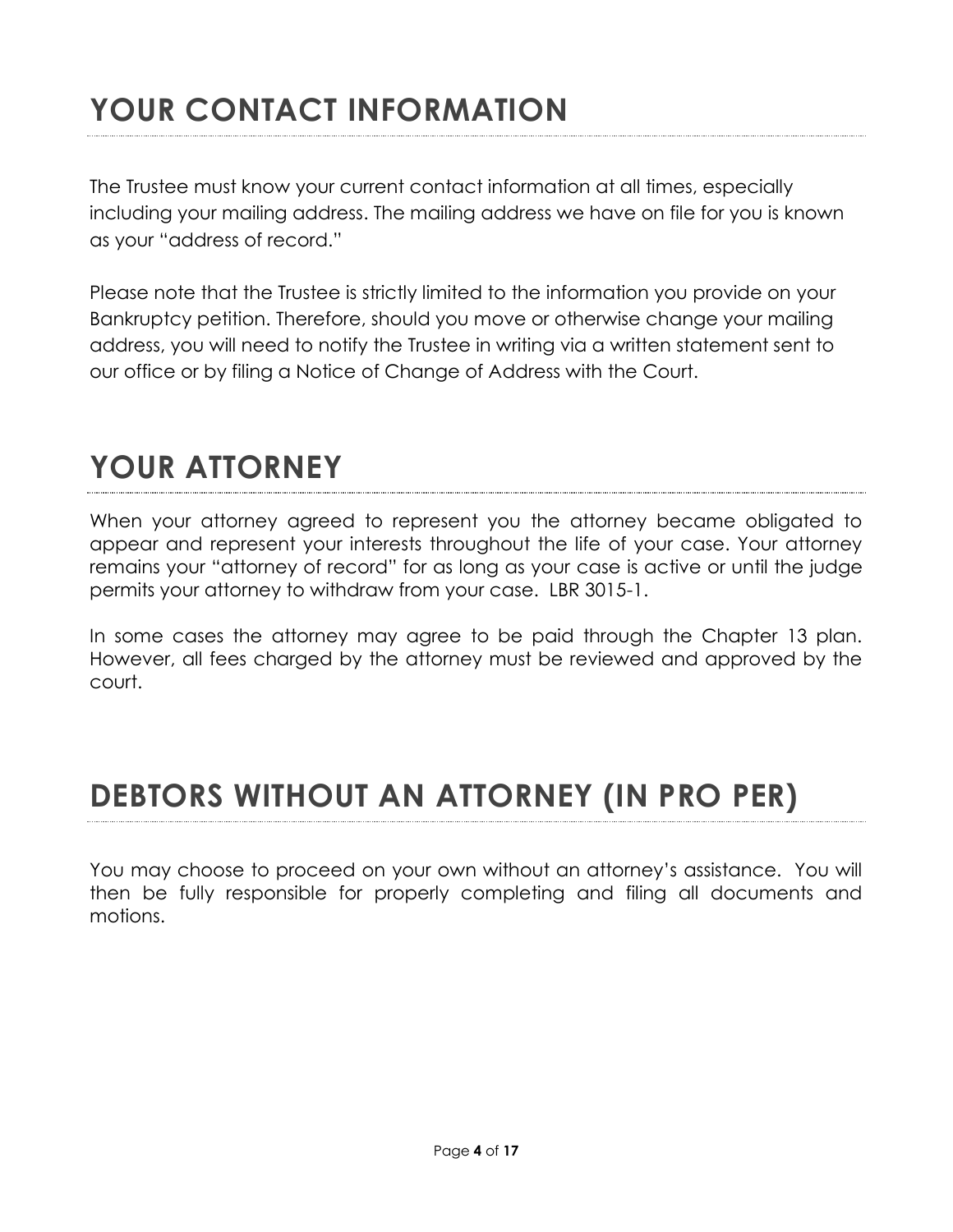## **STATUS OF YOUR CASE**

Most people are very interested to know how much they owe to their creditors and how much they have left to pay. You may check the status of your case online or send our office a written request in writing.

IF YOU WISH TO KNOW THE AMOUNT NECESSARY TO PAY OFF YOUR PLAN YOU SHOULD SUBMIT A REQUEST IN WRITING. IT WILL BE MAILED TO YOU AT YOUR ADDRESS OF RECORD. REMEMBER THAT ANY ESTIMATED PAY OFF WOULD NOT INCLUDE FILED CLAIMS OF WHICH THE TRUSTEE IS NOT AWARE OR ACCRUED INTEREST.

PLEASE ALSO BE ADVISED THAT THE TRUSTEE AND HER STAFF WILL NOT GIVE PAY OFF BALANCES OVER THE PHONE. ALL PAY OFF BALANCE REQUESTS MUST BE SUBMITTED IN WRITING, FAX, OR VIA EMAIL.

### **MANAGING YOUR CASE ONLINE**

You may view your bankruptcy payments and disbursements to creditors online at **www.trustee13.com**.

The National Data Center is another resource debtors may use to check the status of their case, view their payments, and Trustee disbursements to creditors.

Debtors are required to create an online account (for free) with the National Data Center in order to view this information. For more information, please visit: **www.ndc.org**.

### **OBTAINING BANKRUPTCY CASE DOCUMENTS**

The Trustee is not the official keeper of record in the case and the Trustee does not provide copies of case documents.

To obtain copies of any filed documents, including plans, petitions, claims, orders or pleadings contact the Clerk of the Court.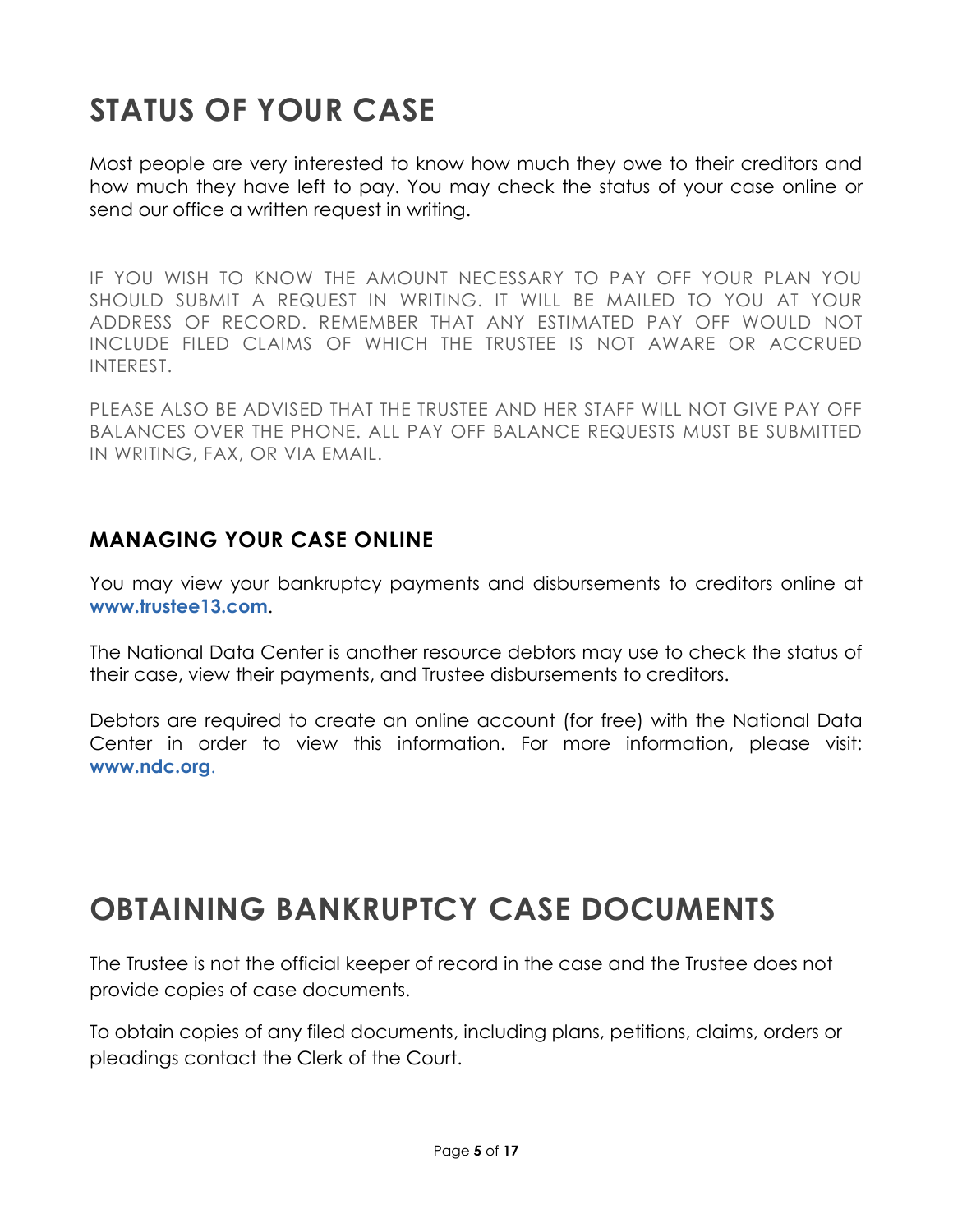## **THE BANKRUPTCY PROCESS**

The first step in the Bankruptcy process after the petition is filed is to attend the meeting of creditors, also known as "341(a) Meeting."

At your meeting of creditors, the Trustee or her attorney will ask you questions and will expect you to know the details of your assets, liabilities and the plan to repay your creditors. You will be asked about income, expenses, assets, debts and other matters. Any creditors who attend will also ask questions.

The meeting may be continued (you may have to come back). At the confirmation hearing the judge will decide whether or not your plan is approved.

**Copies of any revised or new documents must be received by the Trustee at least 7 days before the meeting or hearing**.

Your attorney **must** appear at every meeting of creditors and confirmation hearing. If you do not have an attorney, **you** must be present.

The following page contains a comprehensive list of items to be completed during and at the 341(a) Meeting.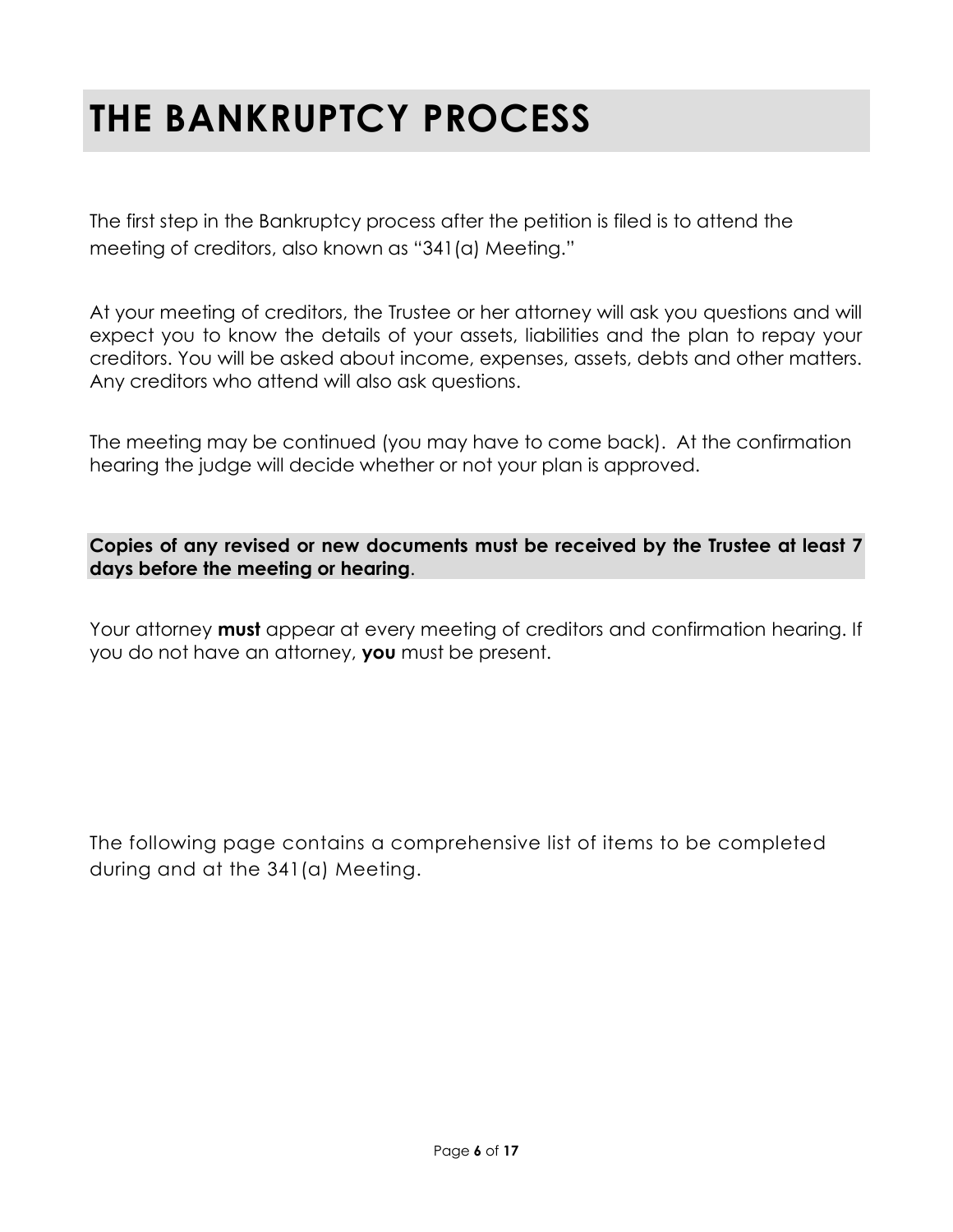You recently filed a Chapter 13 bankruptcy petition and received notice of the date of your creditor meeting pursuant to the provisions of 11 USC §341(a)

- **1. Honestly and accurately answer questions** When you filed your Chapter 13 petition you initiated a federal court case. It is a federal crime to knowingly and fraudulently sign false bankruptcy documents or to commit perjury by testifying falsely at the §341(a) meeting. 18 USC §152. Carefully review your bankruptcy documents and if you find errors **TELL YOUR ATTORNEY AND THE TRUSTEE IMMEDIATELY.**
- **2. Your plan payments** A plan payment is the dollar amount set forth in your plan and is what you propose to pay to the Chapter 13 Trustee each month. Your first plan payment comes due 30 days after the date you filed your bankruptcy petition.

Subsequent payments are due on the same day of each month thereafter. For example, if you filed your petition on April 15 your first payment would be due May 15 and on the 15th of each month thereafter. If your case was converted from Chapter 7 your first plan payment is due 30 days from the date of entry of the conversion order.

- **3**. **Mortgage payments** All mortgage payments that come due after you file your petition must be made as they come due. These payments must be made by cashier's check, certified check or money order only. **The payments must be made payable to and sent directly to the lender.** Your name and loan number number should be legibly written on each item of payment. The rules require that a declaration be filed stating that these payments have been made.
- **4**. **Mortgage information** Know the day of the month your payments are due, the length of the grace period, the amount of each payment, the account number and the address to which payments must be sent.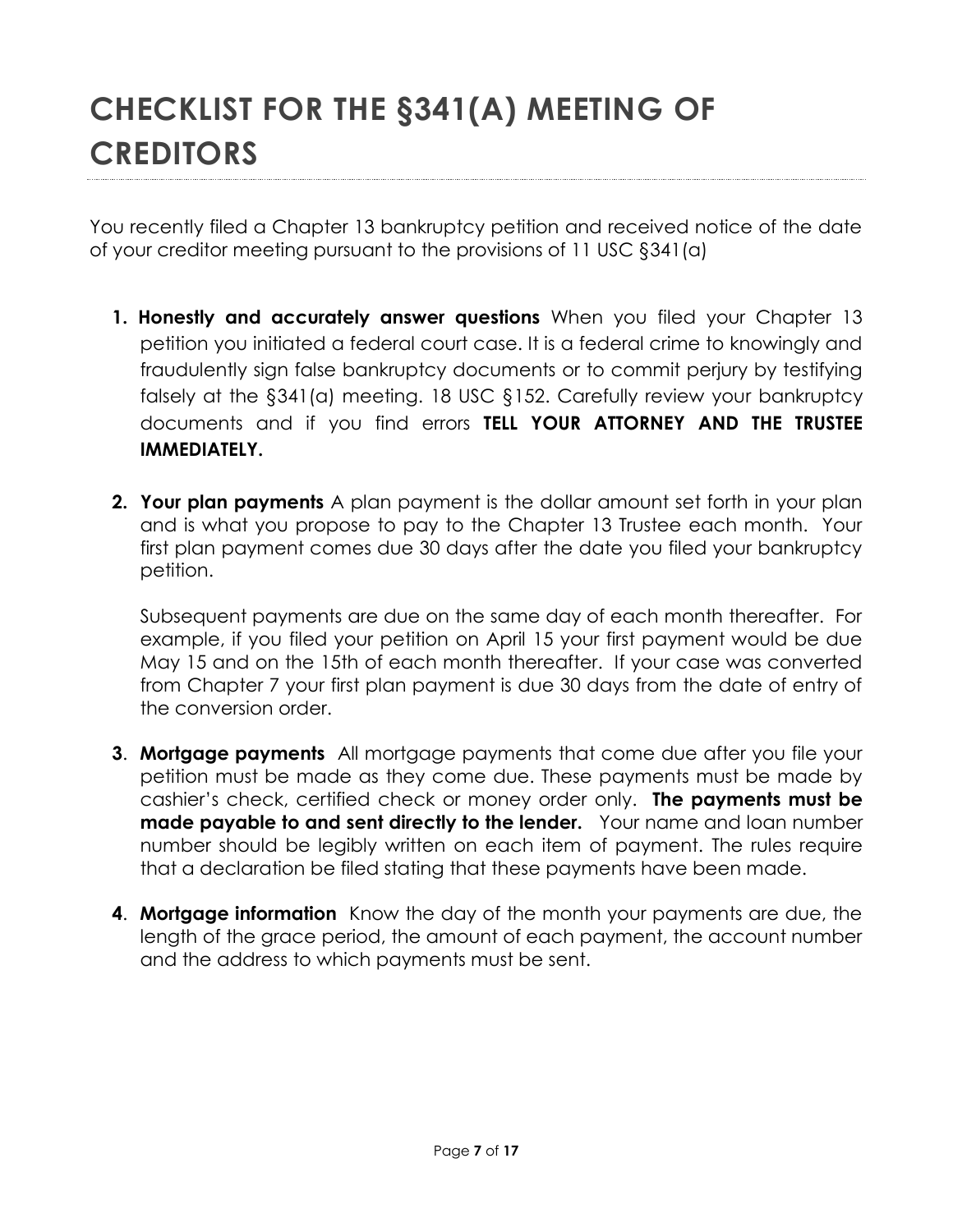**5**. **Proof of Income** Make sure that the Trustee receives evidence of all sources of your current income at least 7 days before the §341(a) meeting.

No later than **7 days prior** to the meeting of creditors you must submit a copy of state and federal income tax returns to the Trustee for the year ending immediately prior to the petition filing date.

*If you operate a business or are self-employed, you must comply with the business reporting requirements. The reporting requirements are quite extensive. For further information, refer to 11 USC §1304, FRBP 2015 (c)(1), and LBR 3015-1.* 

- **6. Petition, plan and schedules** You should have filed these documents with the court. Bring copies of a complete set to the meeting.
- **7**. **Your spouse** Both husband and wife must be present when there is a joint filing.
- **8. Proof of service** Make sure that your attorney (or you) sent a notice and copy of your plan to each of your creditors, and that a proof of service form has been filed with the Court.
- **9. Bring photographic identification** You will be asked to produce a photo ID. A valid California driver's license, California ID card, or a military identification card will be sufficient.
- **10. Proof of Social Security Number** You will be asked to produce proof of your Social Security number.
- **11. Bring a pen** Be prepared to take notes at the meeting.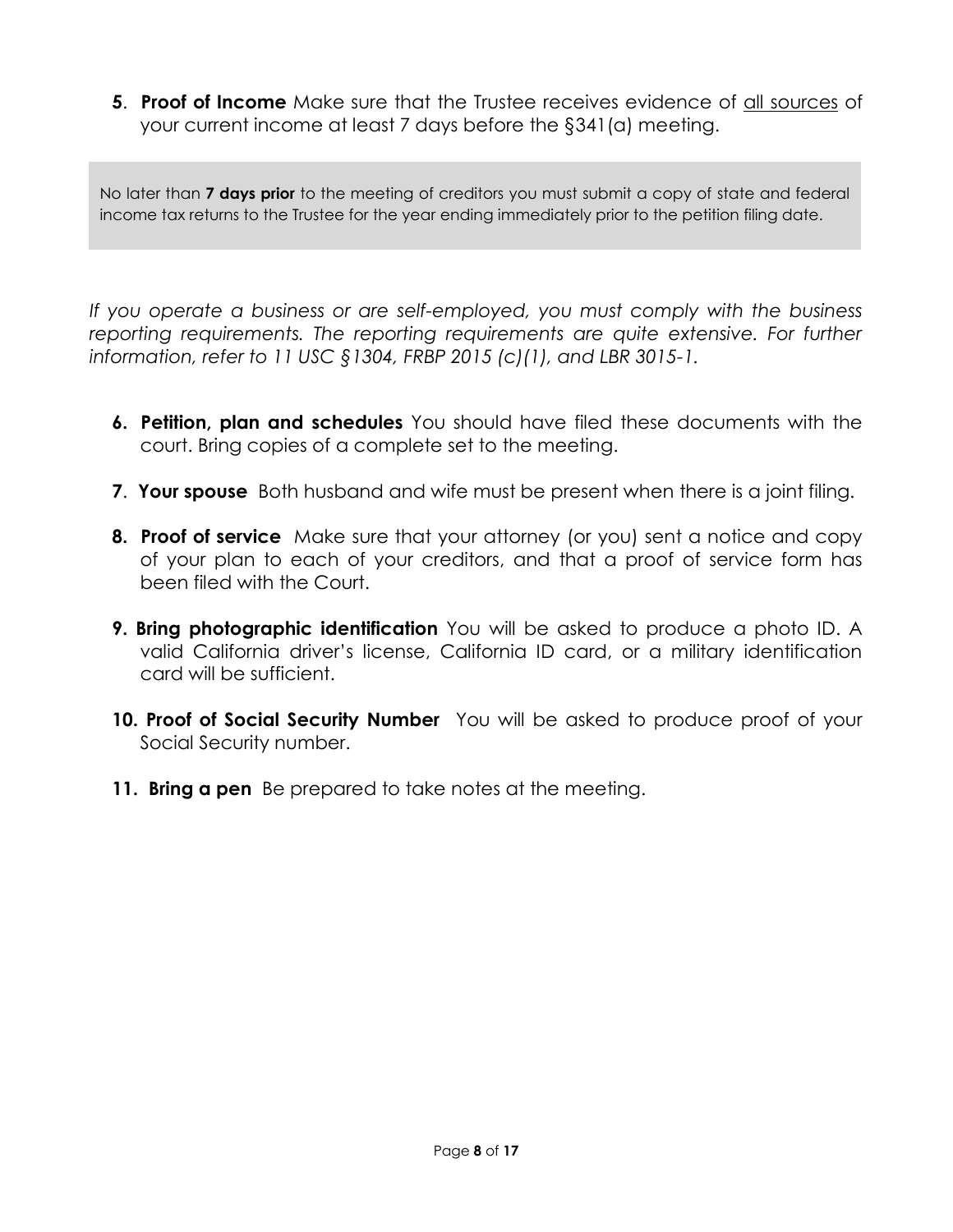## **PLAN PAYMENTS**

Making Bankruptcy plan payments is a key component to the Bankruptcy process. Payments may be made via regular mail, online, or via automatic bank account deductions known as "ACH Authorization."

#### **GUIDELINES FOR SUBMITTING PLAN PAYMENTS VIA REGULAR MAIL**

All plan payments must be in the form of cashier's check, certified check or money order. The case will be considered delinquent if the payments are not timely and in the proper form.

All plan payments must be made payable to "Chapter 13 Trustee" and must include your name and bankruptcy case number. See the example below:

| <b>UNITED STATES</b><br>POSTAL SERVICE ®                                  |                                                                                   |                                 |  |  |
|---------------------------------------------------------------------------|-----------------------------------------------------------------------------------|---------------------------------|--|--|
| Serial Number                                                             | Year, Month, Day<br>Post Office<br>U.S. Dollars and Cents<br>2012-03-08<br>770631 | \$975.19                        |  |  |
| Amount NINE HUNDRED SEVENTY FIVE DOLLARS & 190***                         |                                                                                   |                                 |  |  |
| Pay to                                                                    | Nancy Curry Chapter 13 Trustee                                                    | Clerk<br>M14                    |  |  |
| Address P.O. BOX 1403                                                     | Steve Rogers                                                                      |                                 |  |  |
| Memphis, TN 38101                                                         | Address 123 Avenger Ave.                                                          |                                 |  |  |
| Memo Case #12-3456 WB                                                     | Los Angeles, CA 90017                                                             |                                 |  |  |
| C 2008 United States Postal Service. All Rights Reserved.<br>:00000800 ?: | SEE REVERSE WARNING . NEGOTIABLE ONLY IN<br>195776649391                          | 2:12-bk-3456 WB<br>Steve Rogers |  |  |

### **Plan payments sent via regular mail must be sent to:**

NANCY CURRY CHAPTER 13 TRUSTEE PO BOX 1403 MEMPHIS, TN 38101

**Plan payments will be returned to you if they are mailed to the Trustee's office in Los Angeles!**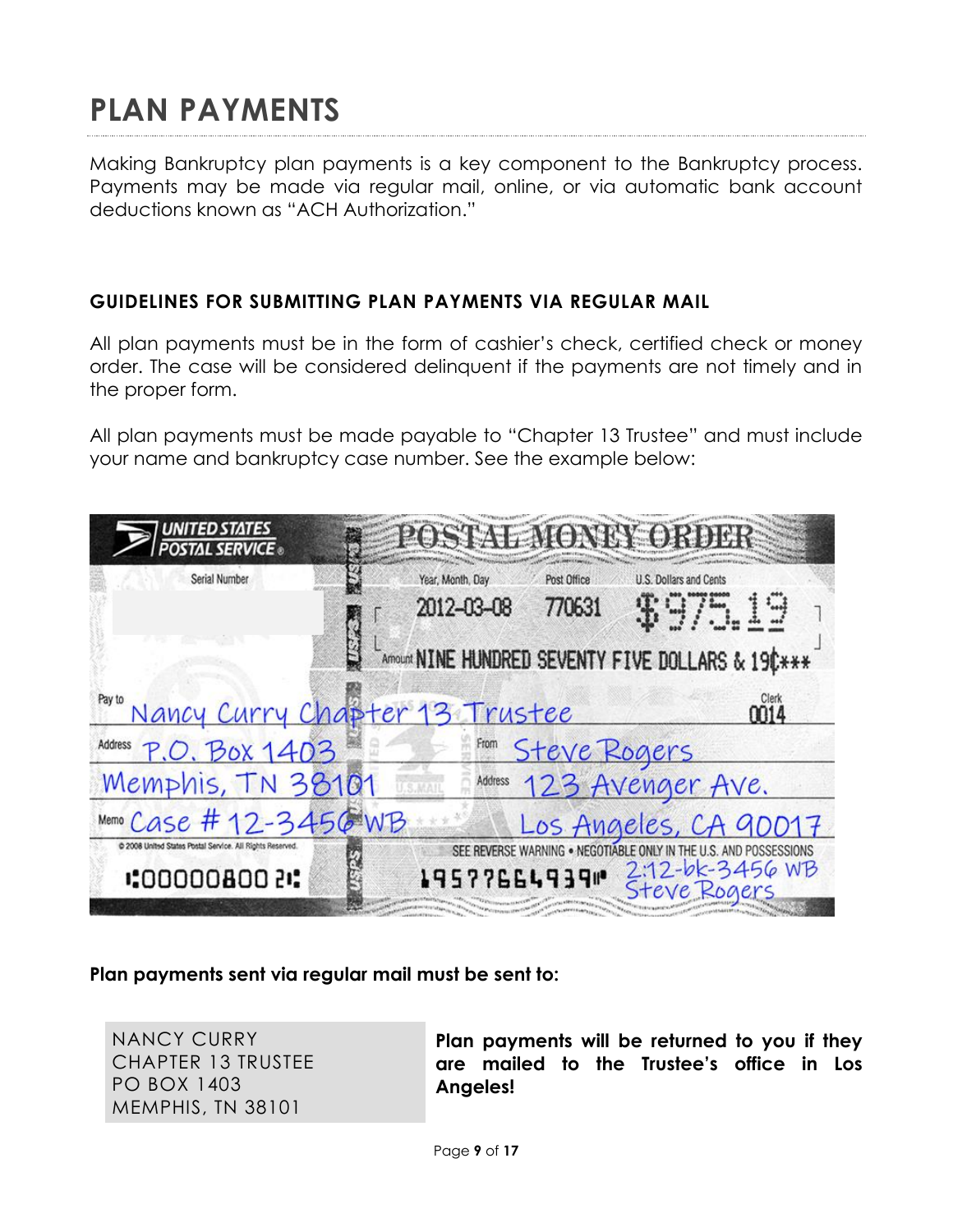### **GUIDELINES FOR SUBMITTING PLAN PAYMENTS ONLINE**

Debtors may make their monthly bankruptcy plan payment online via TFS. With TFS, debtors are required to create an account, which will allow them to schedule, view, and manage their bankruptcy plan payments.

TFS is not free; however, the fees are dependent upon the amount of your plan payment:



*\*Prices shown above are as of May 23rd, 2018*

For more information and/or to register with TFS, please visit: **www.TFSbillpay.com**

### **GUIDELINES FOR SUBMITTING PLAN PAYMENTS VIA AUTOMATIC BANK WITHDRAWALS ("ACH AUTHORIZATION")**

In order to implement an ACH Authorization that will allow you to have your monthly plan payments deducted from your bank account, you must complete an "ACH Authorization form, which may be downloaded from the Trustee's website here: **http://curry.trustee13.com/payments.html**

Complete the form, the send it, along with a **VOIDED** check to our office here:

**Nancy Curry, Chapter 13 Trustee 1000 Wilshire Blvd., STE 870 Los Angeles, CA 90017**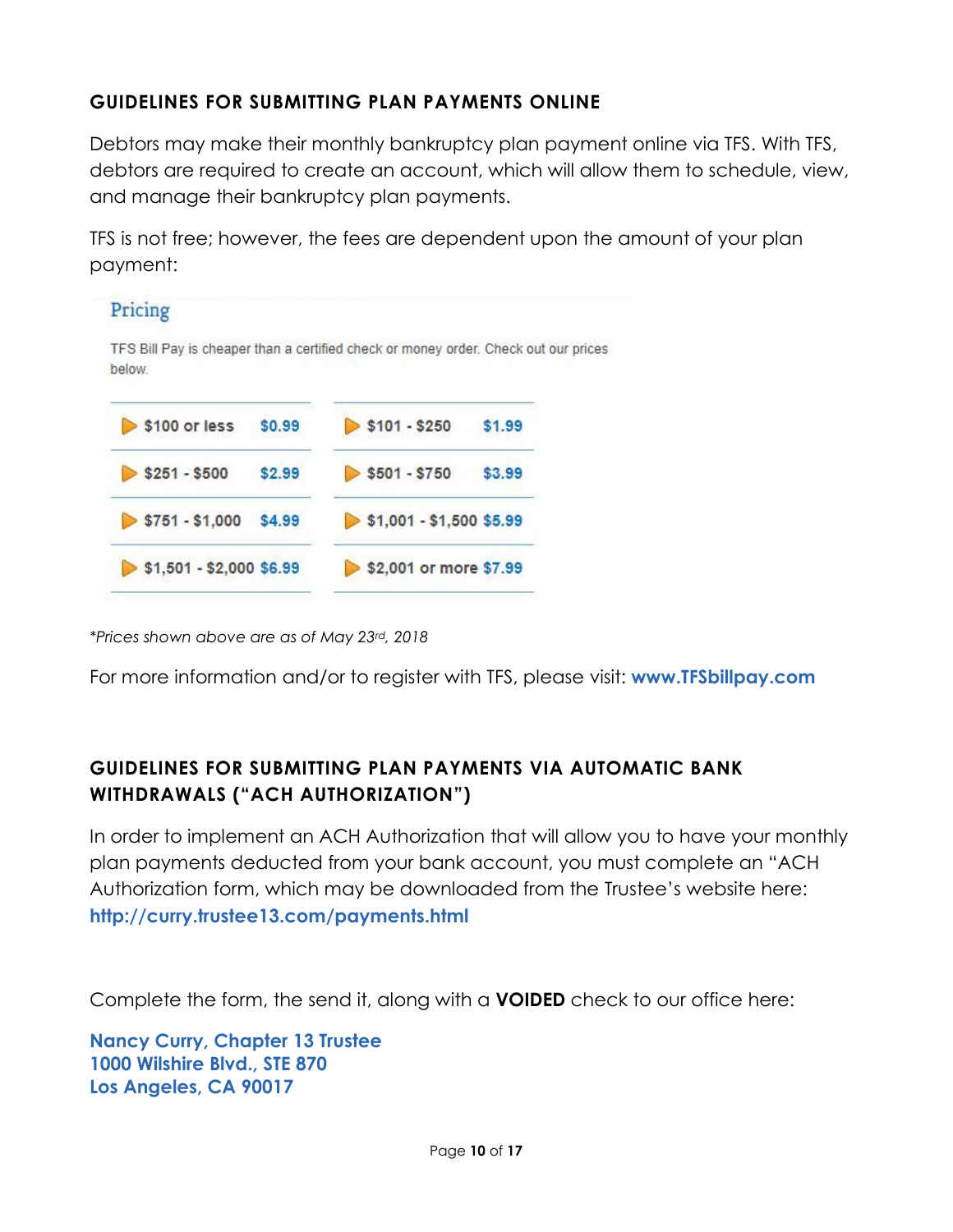### **BANKRUPTCY CREDITORS**

Unsecured creditors must file claims with the court no later than 90 days after the date first set for the meeting of creditors (government agencies have 180 days). Priority creditors and holders of claims secured by real or personal property are paid in accordance with your plan until a proof of claim is filed.

IT IS NOT PERMITTED TO PICK AND CHOOSE A PARTICULAR CREDITOR WHICH YOU WISH TO PAY "ON THE SIDE" OR OUTSIDE OF THE PLAN. ALL DEBTS MUST BE DEALT WITH IN YOUR CHAPTER 13 PLAN.

### **NOTICE OF INTENT TO PAY CLAIMS**

After the claims bar period expires a Notice of Intent to Pay Claims (NIPC) will be sent by the Trustee to you and your attorney. It will be based on the claims filed with the court. The NIPC will list all creditors who have filed claims and the amount of each claim. You should review the NIPC promptly and carefully. The Trustee is required to pay all filed claims. **All claims listed on the NIPC; including duplicate claims, late-filed claims or claims which were discharged in a prior Chapter 7 case; will be paid by the Trustee unless you successfully object in court or the creditor amends or withdraws the claim.** 

*If you feel you do not owe certain debts listed contact your attorney. The claims will be paid as filed unless there is a formal court order to the contrary. The Trustee has no authority to withhold payments to a creditor who has filed a claim.*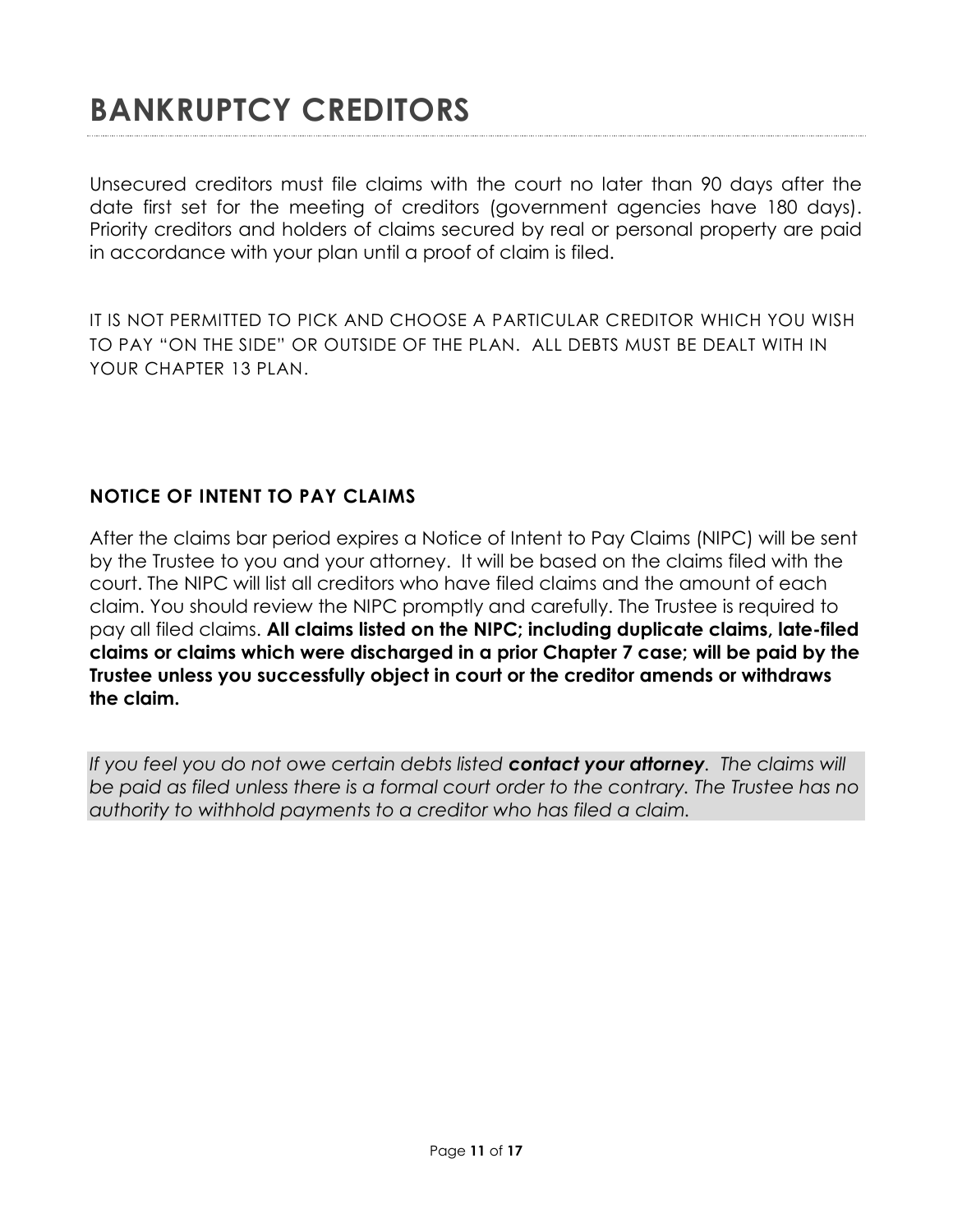## **SALE OR REFINANCE OF PROPERTY AND INCURRING NEW DEBT**

Court permission is required to sell or refinance any of your property including your residence or other real estate. It is also required to incur additional debt; for example, to purchase or lease an automobile.

If you proceed without this permission the transaction may be set aside and your case may be dismissed.

### **TRUSTEE'S MOTION TO DISMISS (TMD)**

As a Chapter 13 debtor you have many legal obligations. The Trustee has an obligation to monitor your compliance with your plan and failure to perform your obligations may result in dismissal of your case.

Your obligations are set forth by statute, rules and in court orders. If you violate them, or a court order, the law requires that your case be dismissed and you may be prohibited from filing again under any chapter of the Bankruptcy Code. 11 USC §109(g) and §349.

## **TAXES AND TAX RETURNS**

You are required to file income tax returns each year as they come due and to pay any taxes that are owed. If you fail to file any tax returns, your case may be dismissed. You can FAX, email, or mail a copies of your federal and state tax returns to the Trustee each year within ten days after it is due. For more information on how to submit your tax returns and refunds, please visit our website at: **http://curry.trustee13.com/taxreturns.html**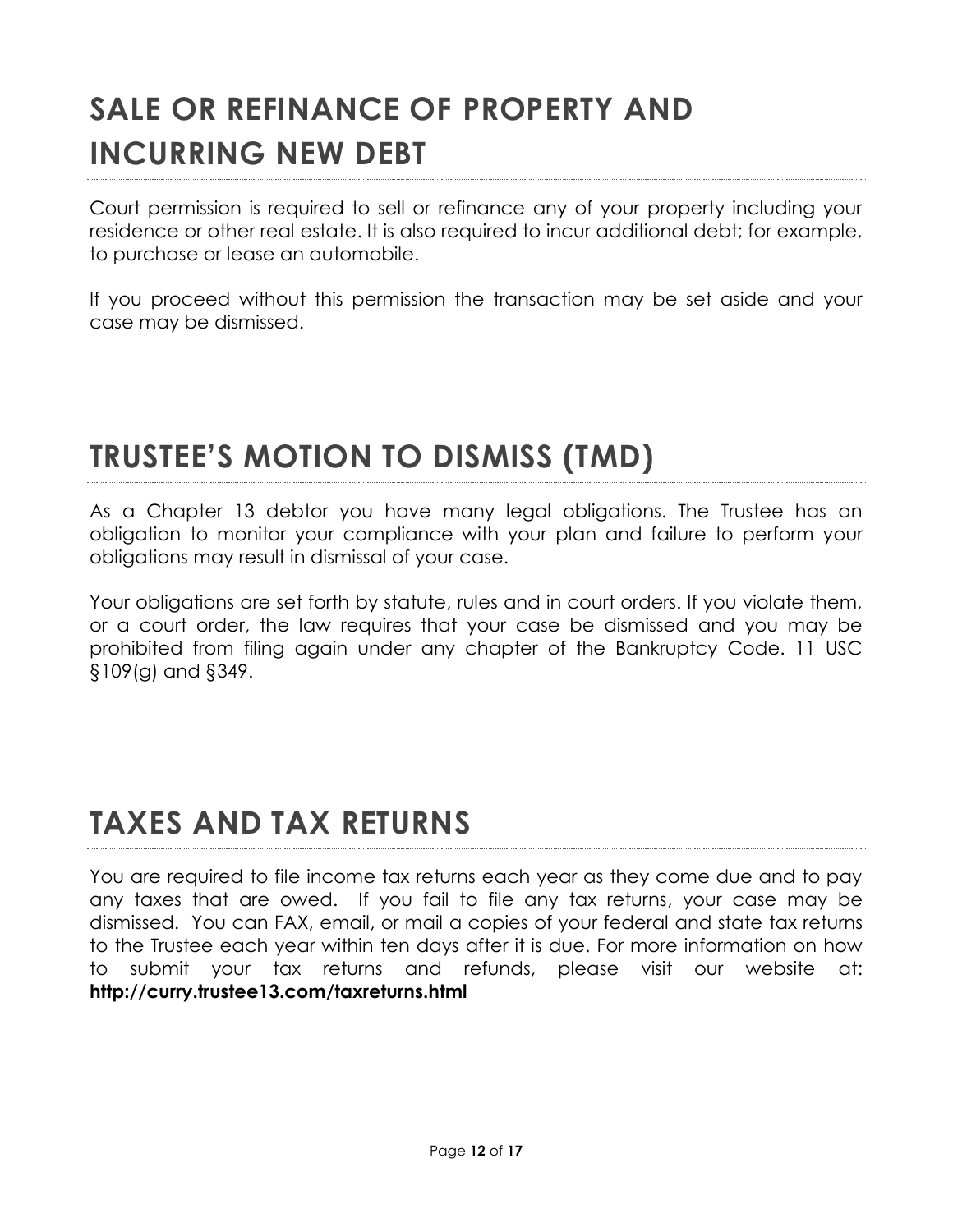## **FINAL REPORTS**

After you have successfully completed your Chapter 13 plan, you and your attorney will receive a copy of the final report of the Trustee. The final report is an accounting of all money received and all payments made by the Trustee during the term of the plan.

### **DISCHARGE**

The court will issue an "order of discharge" which is an order discharging your debts. When you receive it keep a copy in a safe place as you may need it if you are ever required to prove that you have successfully completed your Chapter 13 plan and discharged your debts.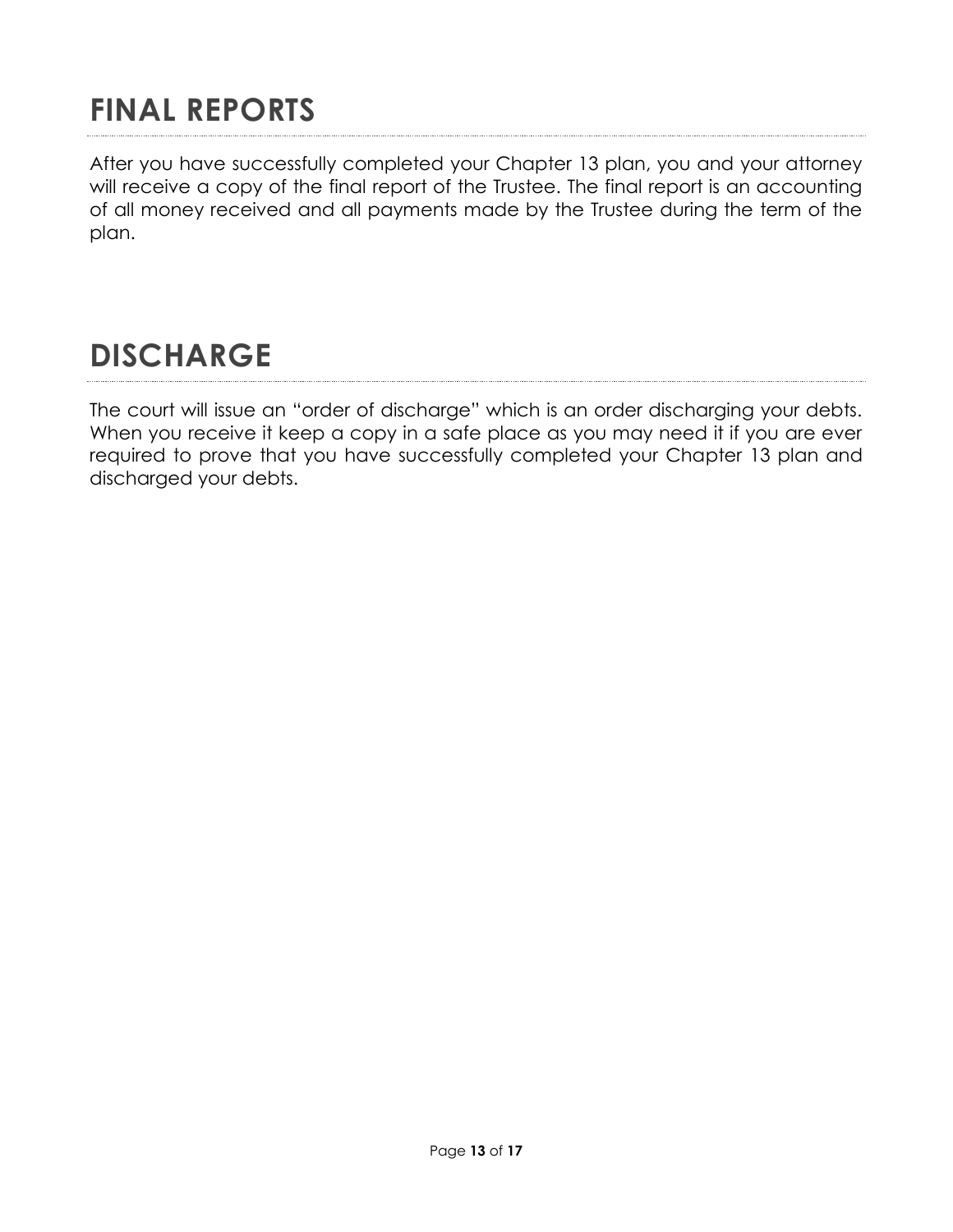# **AFTER BANKRUPTCY**

Once your case has been discharged from the Court, you have officially completed your Bankruptcy case. If you receive a creditor request for payment after the case is completed do not pay it without first contacting your attorney.

### **ESTABLISHING NEW CREDIT**

Your credit rating during and after completion of the Chapter 13 plan will be based on information provided by individual creditors. Your credit history is made available to creditors who then make independent determinations whether or not to grant credit to you.

Debtors who complete their plans may be able to improve their credit profile by informing the credit reporting agencies that they have received a discharge. You should send a copy of your final report and discharge order to them.

The three major credit reporting agencies are

| 1. Experian        | 2. Equifax Credit Services, Inc. | 3. TransUnion Consumer Dept. |
|--------------------|----------------------------------|------------------------------|
| <b>PO Box 4500</b> | PO Box 740241                    | <b>PO Box 2000</b>           |
| Allen, TX 75013    | Atlanta, GA 30374                | Chester, PA 19022-2000       |
| (888) EXPERIAN     | $(800)$ 685-1111                 | (800) 888-4213               |
| www.experian.com   | www.equifax.com                  | www.transunion.com           |

### **ONE FINAL WORD**

Complying with a Chapter 13 plan is not easy. You will have to make a real sacrifice to meet the obligations that you have specified in your plan and still live within your Chapter 13 budget.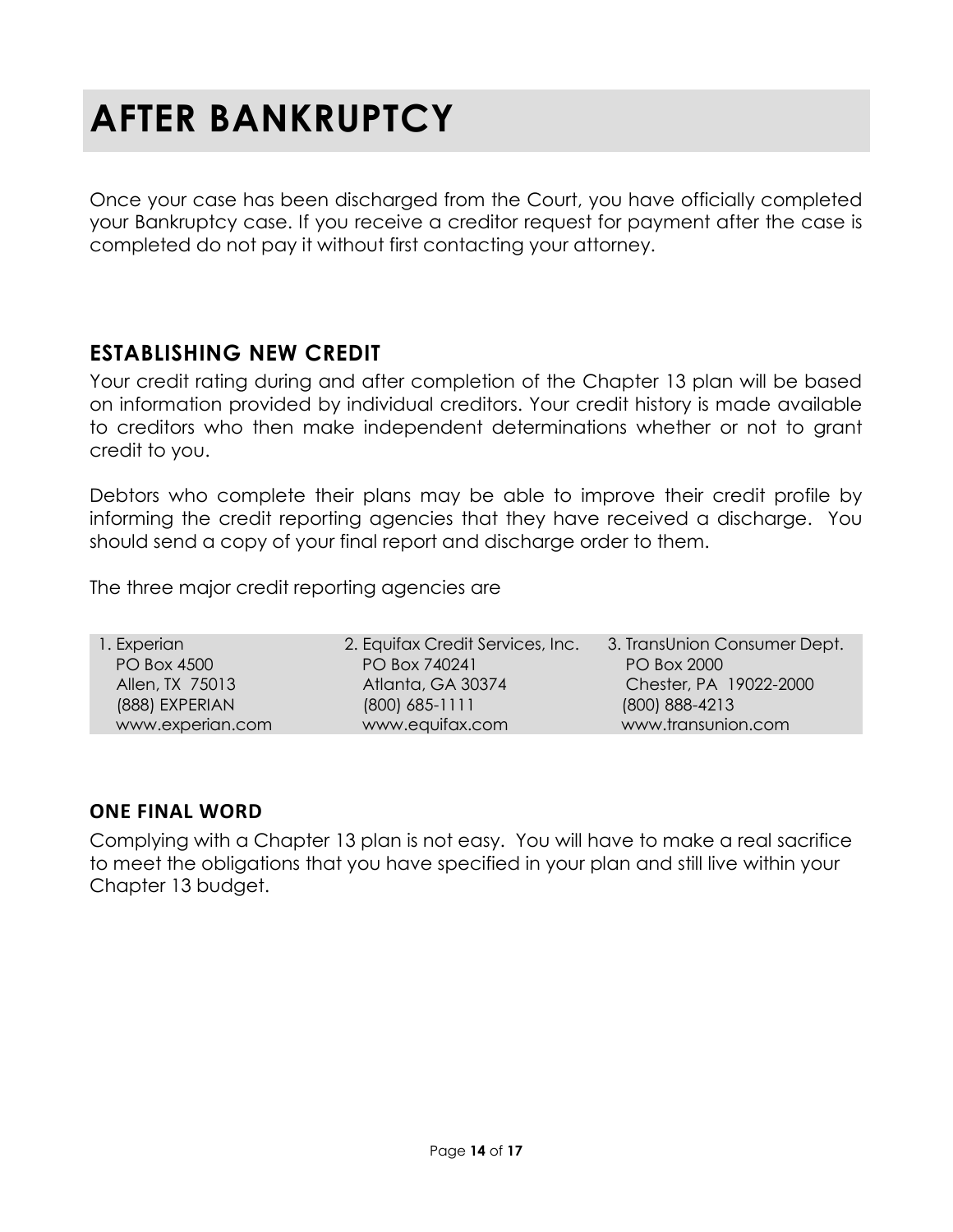## **FREQUENTLY ASKED QUESTIONS**

### **Q Where do I send my plan payments?**

*A Plan payments are accepted only online via TFS or at PO Box 1403, Memphis, TN 38101. Only cashier's checks, certified checks or money orders are accepted. They must be made payable to "Chapter 13 Trustee" and must have your case number and last name on the item.* 

#### **Q What happens if I make the payment out incorrectly or forget to include my case number or last name?**

*A The payment may be returned and you will be considered delinquent.* 

#### **Q Can I make my payments in person or mail them to the office address?**

*A No. Funds are not accepted at the Trustee's office in Los Angeles. If you mail payments to the office address they will be voided and returned and you will be considered delinquent.*

### **Q Can I change the due date for my plan payments?**

*A No.*

### **Q I will not be able to pay my plan payment this month. What should I do?** *A Call your attorney immediately. The Trustee cannot make any payment*

*arrangements.* 

### **Q I'm late with my plan payments. Can I make them up at the end?**

*A No. The Trustee does not make payment arrangements and the Trustee does not have the authority to change your confirmed plan. Contact your attorney if you are not able to make your plan payments as they come due. Only a court order will change the plan to repay your debts.*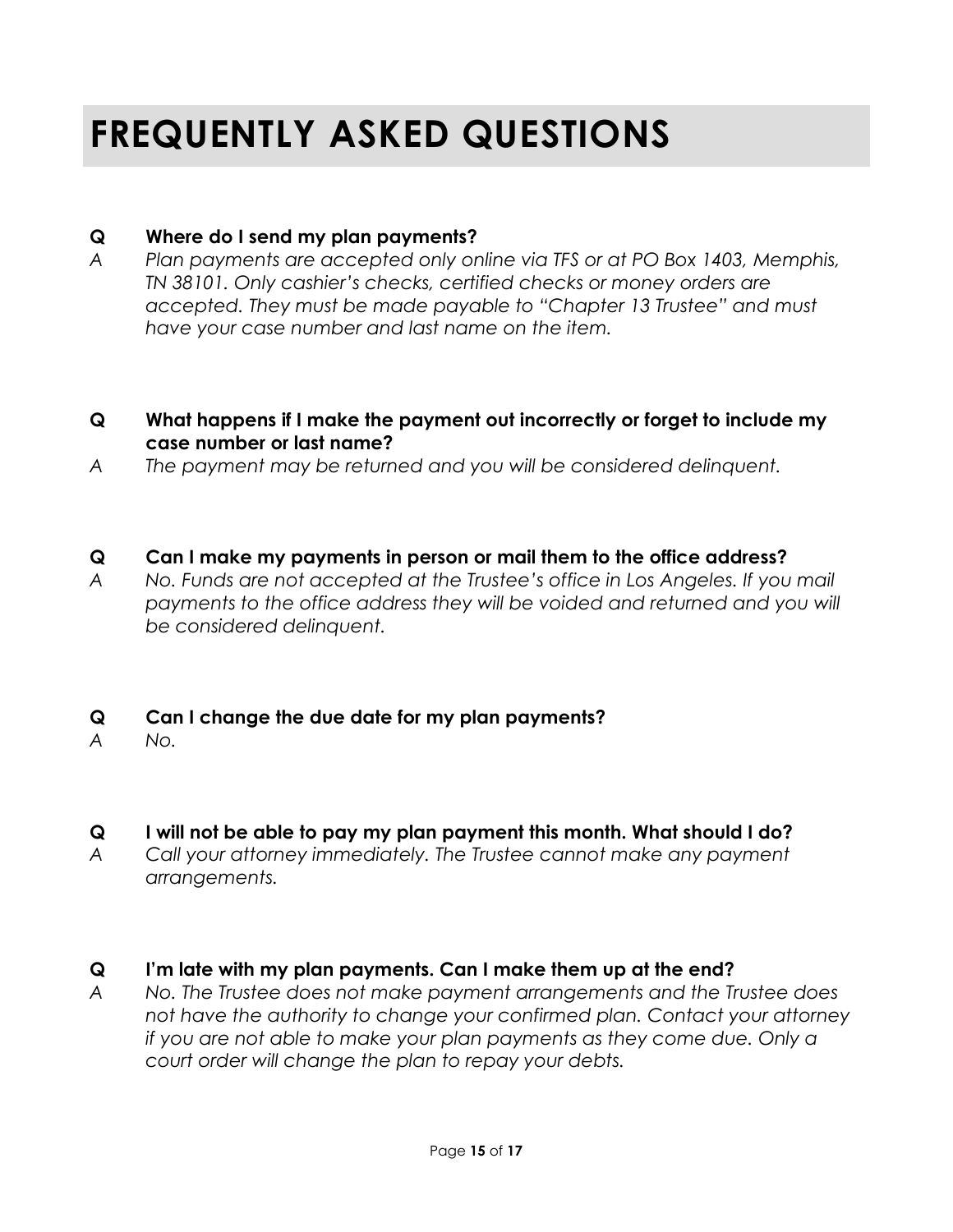- **Q I'm late with my plan payments. Can I make a payment arrangement with the Trustee?**
- *A No. The Trustee does not make payment arrangements.*
- **Q I received a Trustee's Motion to Dismiss (TMD) my case for delinquency. What does that mean?**
- *A You are behind in making your plan payments to the Trustee and the motion asks the court to dismiss your case. You have 14 days from the date the TMD was mailed to file an objection with the Court.*

*If you do not file a formal objection, your case will be dismissed. You will no longer have the protection of the bankruptcy court and your creditors will be free to seek repayment of the debts you owe them. Contact your attorney as soon as you receive a TMD.* 

**The Trustee does not give extensions or enter into payment arrangements.**

- **Q I mailed the full amount of the delinquency on the "action date." Will my case still be dismissed?**
- *A Yes.*

### **Q Who will the Trustee pay?**

*A The Trustee will pay all secured and priority creditors based on the confirmed plan until the creditor files a claim. Once a claim is filed the Trustee will pay the creditor based on the claim. If you disagree with the amount of the creditor's claim, contact your attorney.*

#### **Q As a creditor I want to file a claim. Where do I get the form?**

*A A blank "Proof of Claim" form is available from the Clerk of the Court at*  **www.cacb.uscourts.gov***.* 

### **Q I don't have an attorney, but I think I need one. Can you suggest an attorney?**

*A The Trustee is not permitted to recommend specific attorneys. You may contact the California State Bar Association and request a list of attorneys who are certified to practice consumer bankruptcy law. Phone: (213) 765-1000*